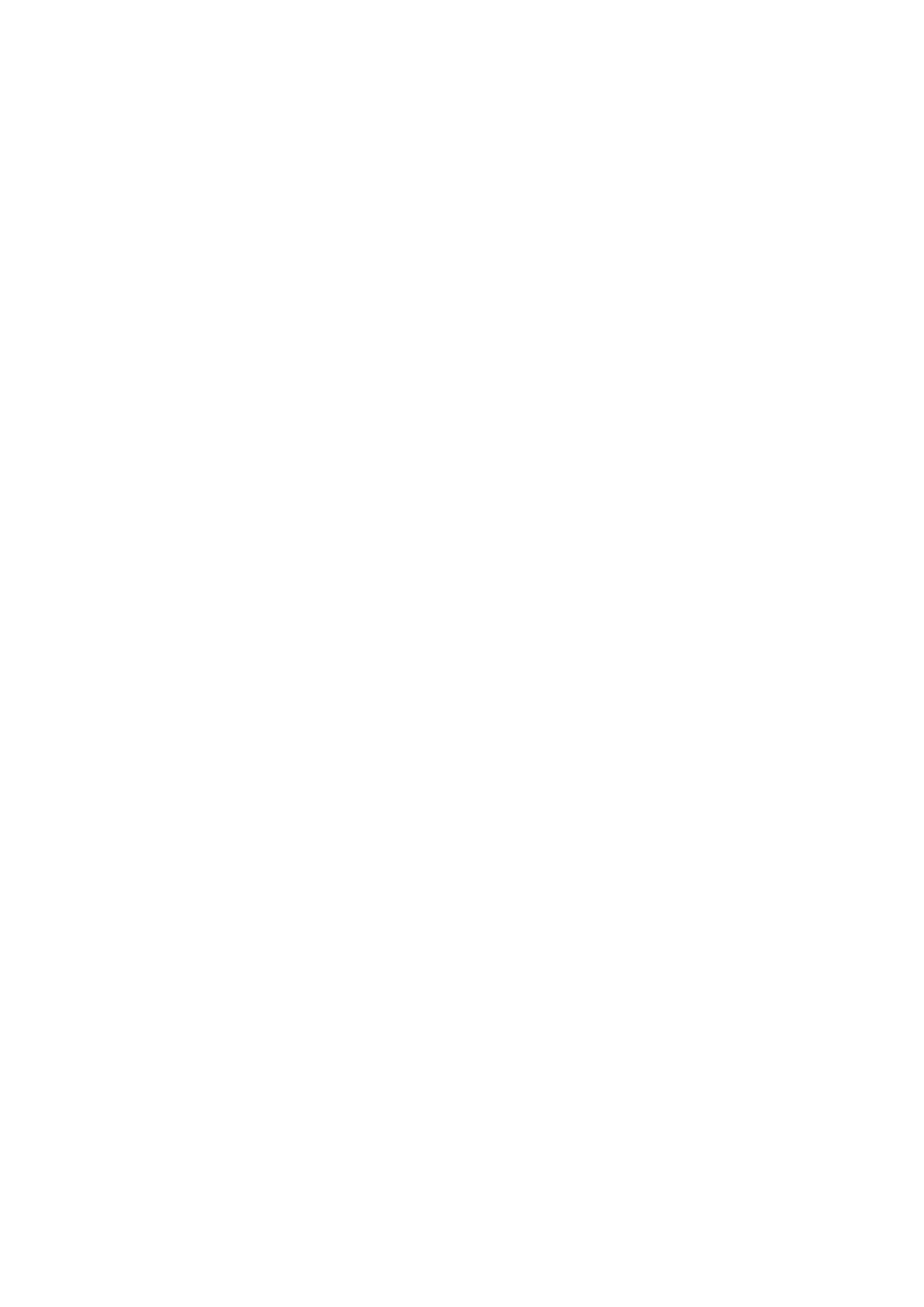Statutory Document No. 2018/0068



*Education Act 2001*

## **PERFORMANCES BY CHILDREN (AMENDMENT) REGULATIONS 2018**

*Approved by Tynwald: 20 March 2018 Coming into Operation: 1 April 2018*

The Department of Education, Sport and Culture makes the following Regulations under section 54 of the Education Act 2001.

#### <span id="page-2-0"></span>**1 Title**

These Regulations are the Performances by Children (Amendment) Regulations 2018.

#### <span id="page-2-1"></span>**2 Commencement**

If approved by Tynwald<sup>,</sup> these Regulations come into operation on 1 April 2018.

### <span id="page-2-2"></span>**3 Amendment of the Performances by Children Regulations 2004**

- (1) The Performances by Children Regulations 2004<sup>1</sup> are amended in accordance with paragraphs (2) to (5).
- (2) In regulation 1 (citation, commencement and interpretation) in paragraph (2) after the definition of "the Act", insert —

«"approved body" means a group or organisation which uses children in their performances or productions and which is approved by the Department for the purpose of regulation  $5(2)(c)$ ;  $\Box$ .

- (3) In regulation 7 (application for licence for chorus etc)
	- (a) in paragraph (1) for "no child is required to be absent from a school at which he is a registered pupil" substitute  $\blacksquare$  the Head Teacher of the school at which he is a registered pupil gives permission for any absence required  $\mathbf{E}$ ; and
	- (b) in paragraph (2)(a) omit "address".
- (4) After regulation (9) insert —

<sup>&</sup>lt;sup>1</sup> SD 439/04



1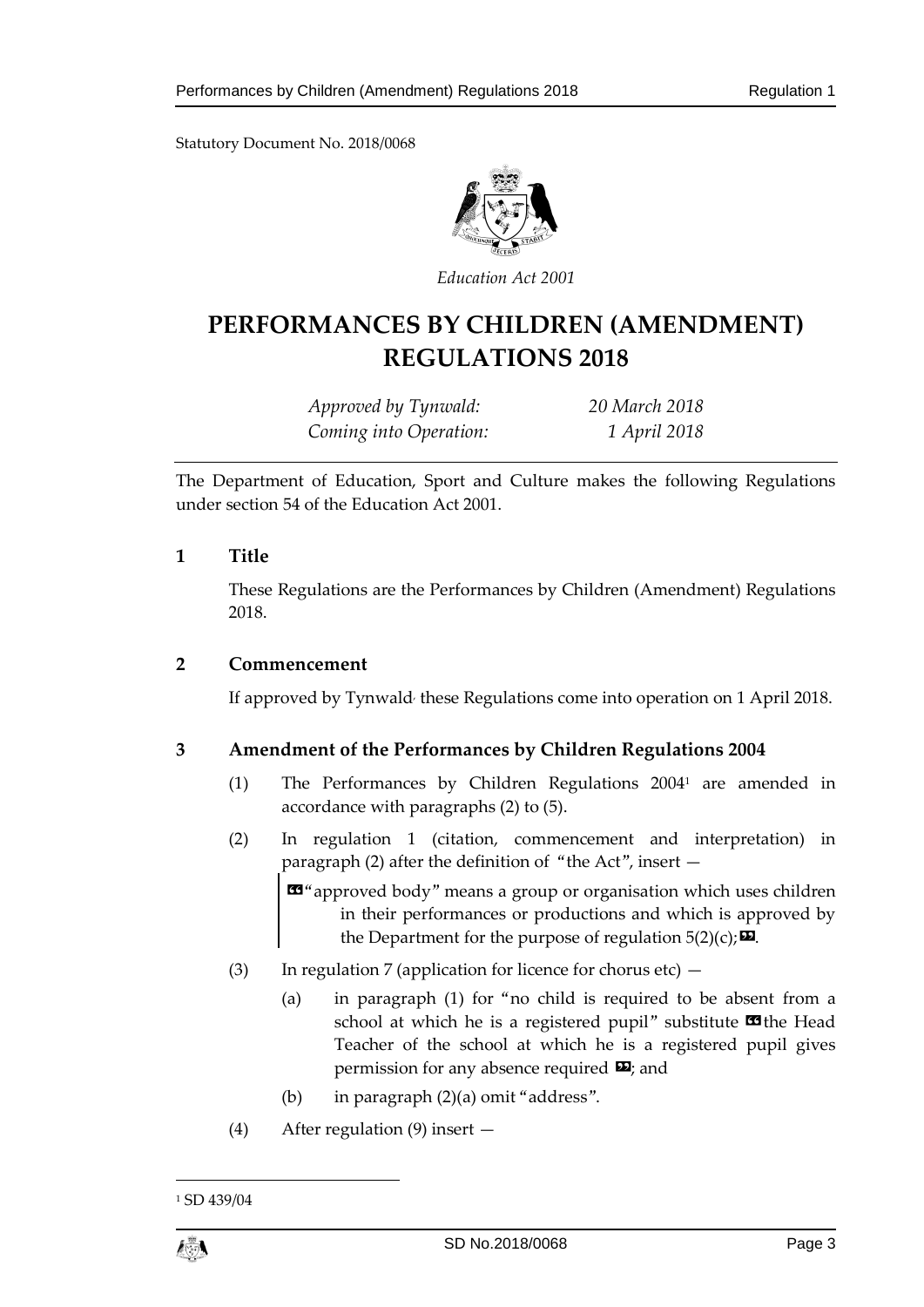### **«9A Application to be an approved body**

- (1) An application to be an approved body under regulation  $5(2)(c)$ shall be in the form specified in Schedule 2A.
- (2) An approval under this paragraph for the purposes of regulation 5(2)(c) shall be for a period of 5 years or such shorter period as may be specified in the approval.
- (3) On the anniversary of the date of approval, throughout the period of the approval, an approved body must submit to the Department confirmation that —
	- (a) the details of the officials, the policies and procedures and any planned performances specified in its application for approval have not changed, or details of any changes;
	- (b) safeguarding training has been undertaken by any of the approved body's officials who at the time of the application for approval, had no such training.
- (4) Failure to submit the confirmation and information specified in sub-paragraph (3) may result in the approved body's approval being withdrawn.
- (5) Any approval issued by the Department under this paragraph is subject to the following conditions —
	- (a) no payment is to be made to a child or another person, on behalf of a child, other than for defraying expenses, and if applicable, modest prizes for class winners;
	- (b) no child will be absent from school to take part in a performance without the permission of the Headteacher of the school at which the child is a registered pupil;
	- (c) no performance will be of a dangerous nature, as set out in regulations 2 and 3 of these Regulations;
	- (d) the approved body shall comply with regulations 14, 15, 18, 23, 34 and 35 of these Regulations;
	- (e) a first aider must be present at each performance;
	- (f) the Department has unrestricted access to any dress or technical rehearsal or performance;
	- (g) the approved body shall provide to the Department a copy of its current written child protection policy;
	- (h) the approved body shall ensure that a list of emergency contact details in respect of each child, including any medical issues or additional needs, is available at the place of performance; and

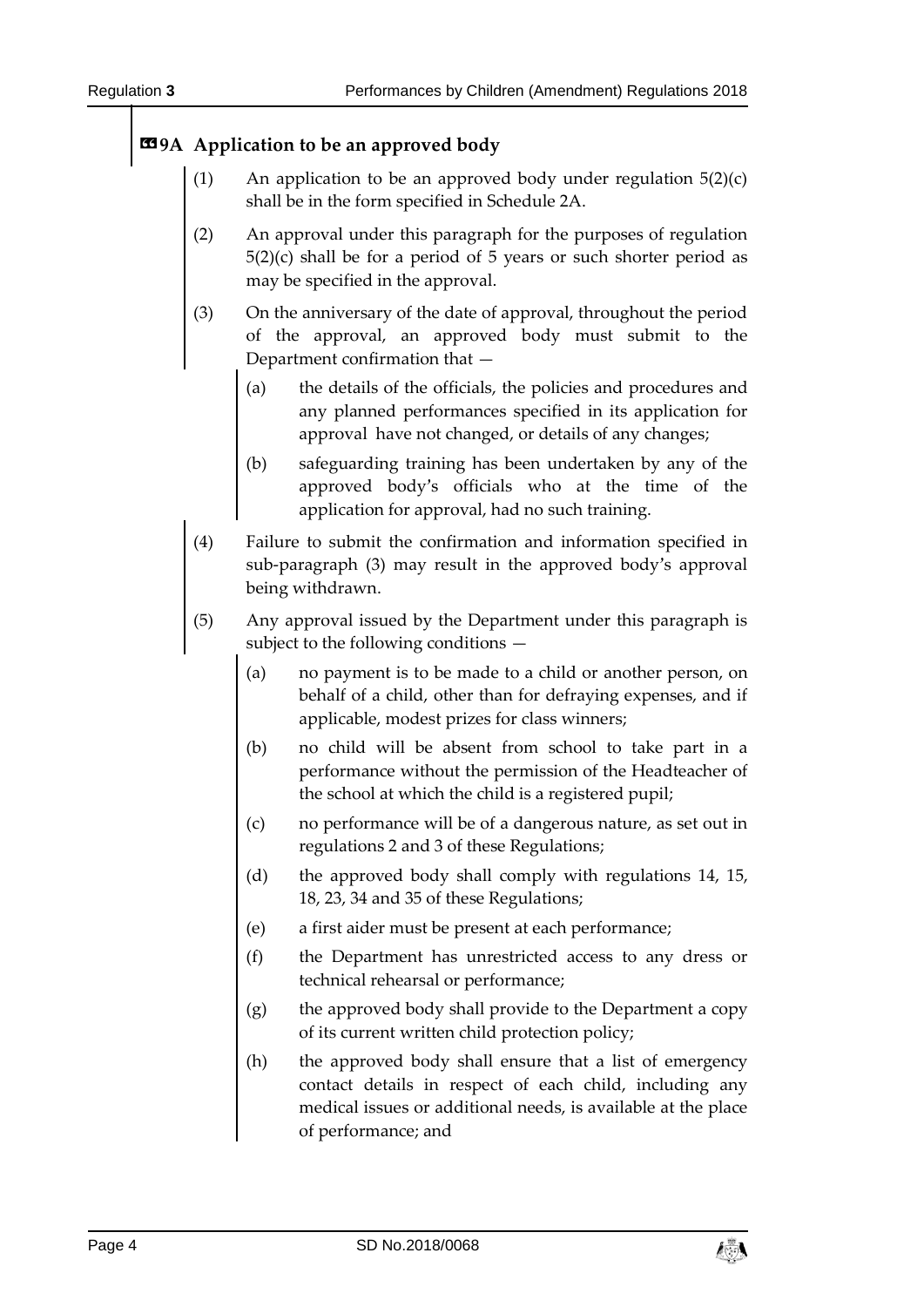- (i) the approved body shall ensure signing in and out sheets and daily record sheets are completed for each performance.
- (6) Breach of the conditions of an approval may result in the approved body's approval being withdrawn. $\boldsymbol{\mathsf{\Xi}}$
- (5) After Schedule 2 (licence for performance by child), insert —

«

#### **SCHEDULE 2A**

#### [regulation  $9A(1)$ ]  $-$

### **APPLICATION TO BE AN APPROVED BODY FOR THE PURPOSES OF REGULATION 5(2)(C) OF THE PERFORMANCES BY CHILDREN REGULATIONS 2004**

#### **Section 1 – Organisation Details**

| Name of Organisation                                   |  |
|--------------------------------------------------------|--|
| Registered Address of<br>organisation<br>inc. postcode |  |
| Tel. $No(s)$                                           |  |
| Email address                                          |  |

| Name of Applicant*                    |  |
|---------------------------------------|--|
| Position in Organisation              |  |
| Address if different<br>Inc. postcode |  |
| Tel. $No(s)$                          |  |
| Email address                         |  |

\*N.B The applicant must have the authority to agree, on behalf of the organisation, to any terms and conditions set out by the Department of Education, Sport and Culture.

## **Section 2 - Details of performance**

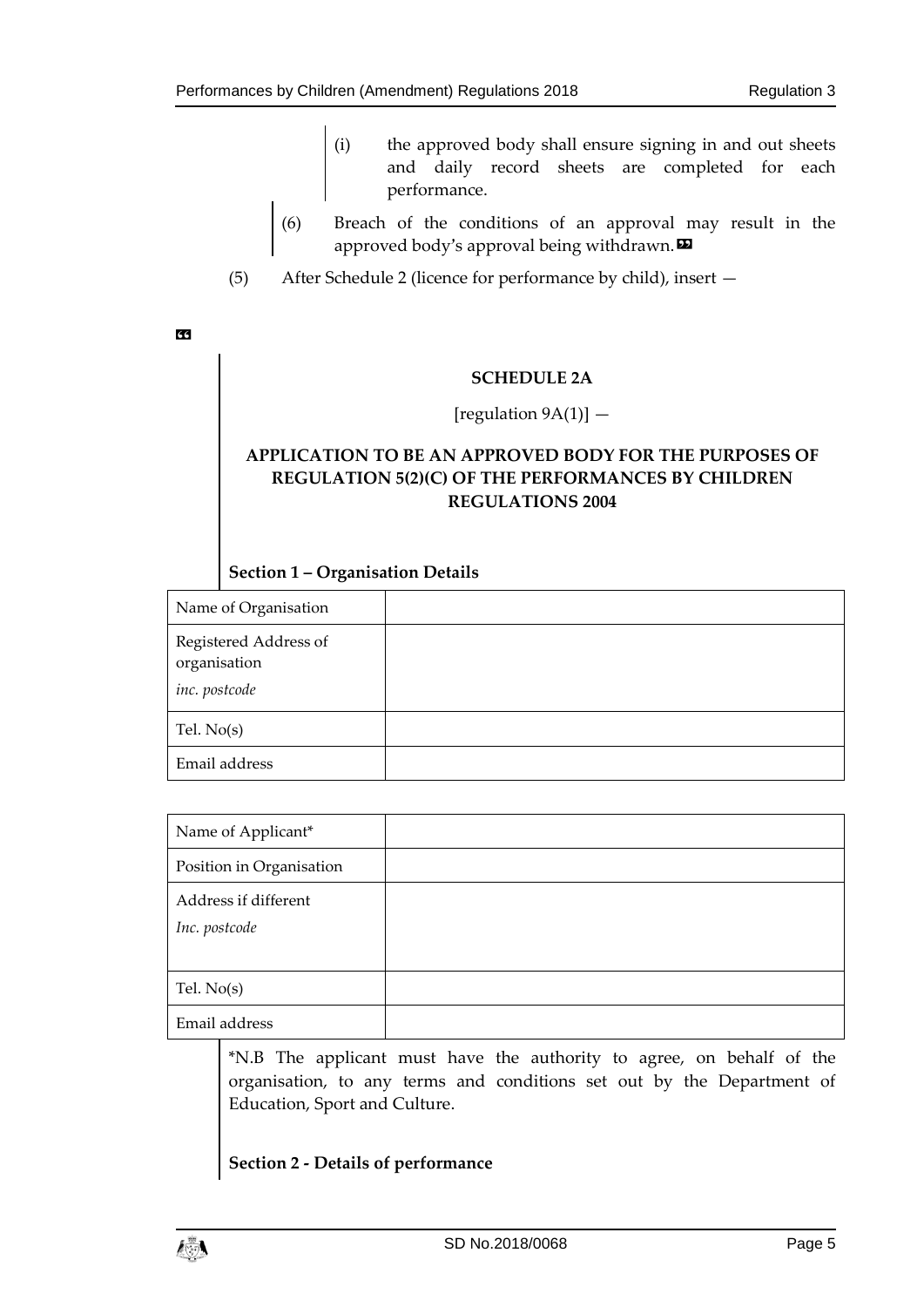If your application is for a 5 yearly term and you have not arranged any performances, please continue to section 3

| Performance Title                                                                                                 |  |
|-------------------------------------------------------------------------------------------------------------------|--|
| Address of Venue<br>inc. postcode                                                                                 |  |
| Date(s) of performance(s)                                                                                         |  |
| $Time(s)$ of performance $(s)$                                                                                    |  |
| Description of the<br>performance in respect of<br>which the approval is<br>requested.                            |  |
| Please provide as full a<br>description as you can about<br>what the children will actually<br>be required to do. |  |

## **Section 3 – Safeguarding arrangements**

| Name of Person responsible<br>for Child Protection and<br>Safeguarding |  |
|------------------------------------------------------------------------|--|
| Position in Organisation                                               |  |
| Address                                                                |  |
| Inc. postcode                                                          |  |
|                                                                        |  |
| Tel. $No(s)$                                                           |  |
| Email address                                                          |  |

| How do you ensure your<br>child protection policy is<br>followed throughout your<br>organisation?                      |  |
|------------------------------------------------------------------------------------------------------------------------|--|
| What safeguarding training<br>do you provide to those in<br>your organisation who come<br>in to contact with children? |  |
| What arrangements do you<br>have in place for the<br>supervision of the children at<br>rehearsals<br>and               |  |

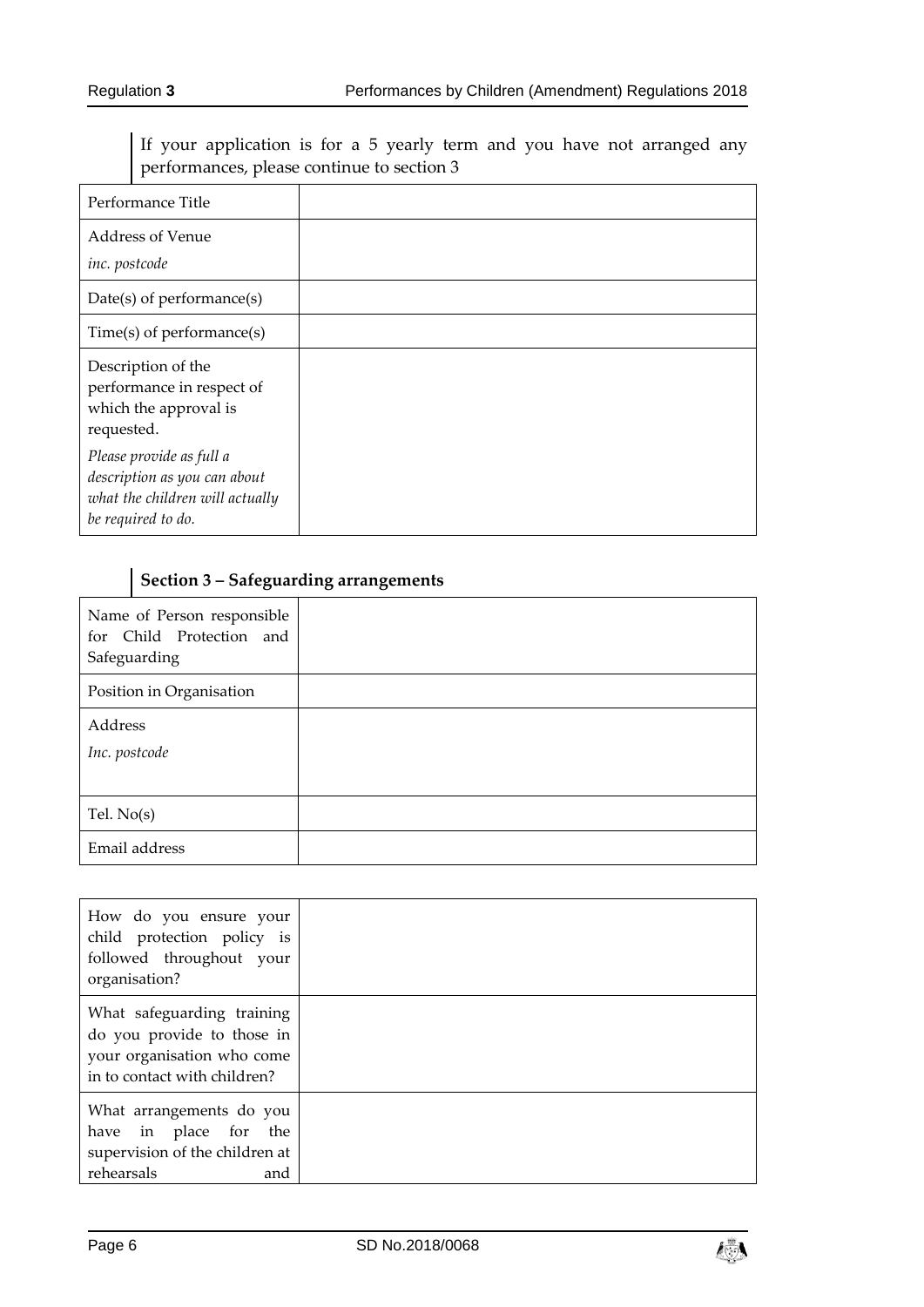performances?

Declaration of compliance with *Performances by Children Regulations 2004*

I confirm that I understand the provisions of the Performances by Children Regulations 2004 relating to approval to be an approved body and that I am authorised to commit the organisation which I represent to comply with the conditions to which an approval which has been granted is subject.

| Applicant Signature: |  |
|----------------------|--|
|----------------------|--|

Print Name:

»

**MADE 12 FEBRUARY 2018**

#### **GRAHAM CREGEEN, MHK**

*Minister for Education, Sport and Culture*